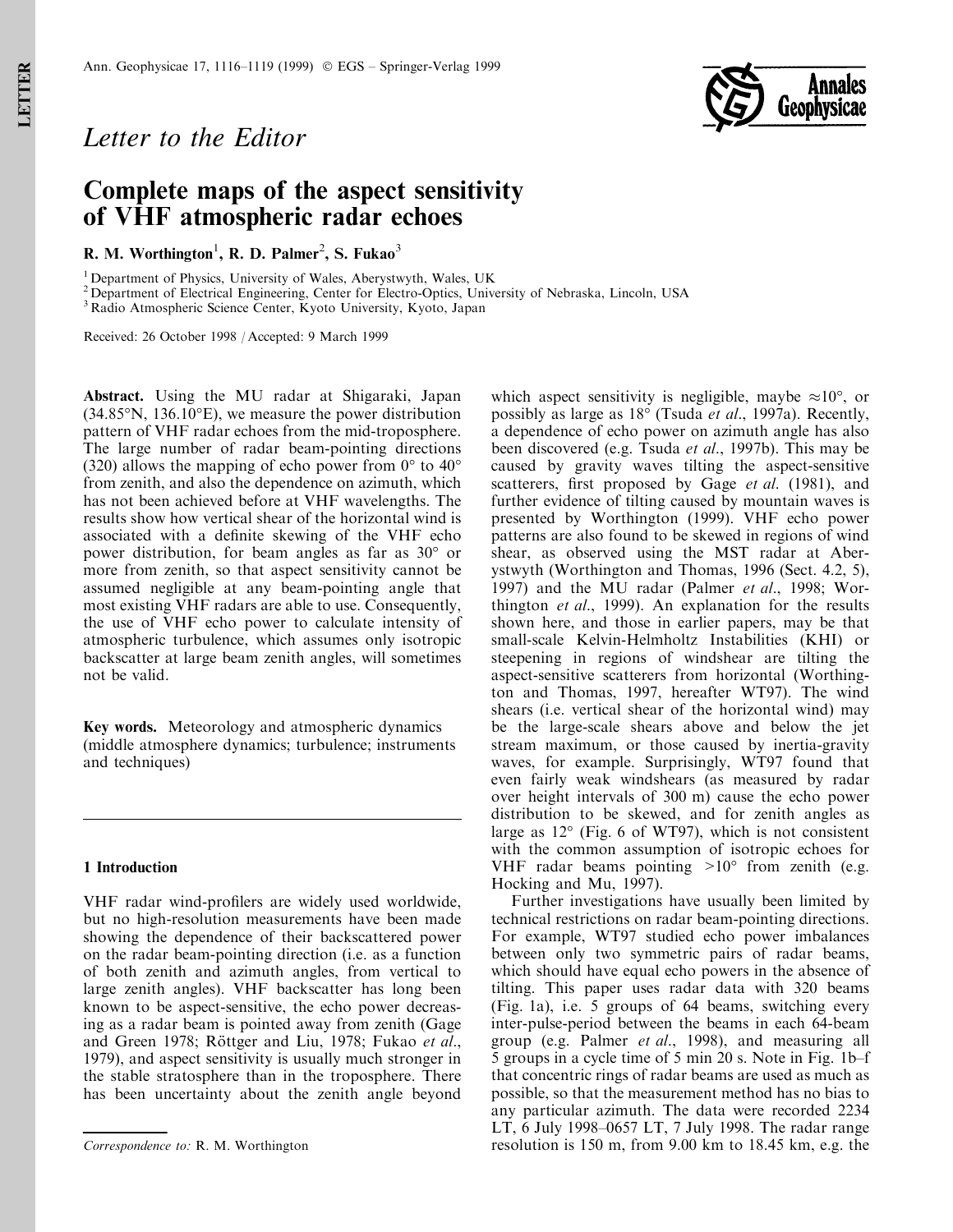

Fig. 1. Layout of the 320 radar beams, viewed from above; a the complete pattern, **b**-f five subgroups of 64 beams each, used to build up the 320-beam pattern

height coverage is  $9.00-18.45$  km for the vertical beam, and  $6.89-14.13$  km for the beams  $40^{\circ}$  from zenith. Both cubic splining, and using the range gate nearest to the nominal height, were used to plot echo power maps; neither method introduces a bias to any particular azimuth. Furthermore, both methods provide similar results, so the second, simpler method is used. Because of weak signal-to-noise ratio (SNR) below the tropopause near 15 km, only the region of good SNR below 10 km is studied here. Wind and wind shear vectors are plotted in Fig. 2a, b. The horizontal wind speed of  $\sim$ 15 m s<sup>-1</sup> (confirmed also by synoptic charts) is quite weak, and since the aliasing velocity is 15.7 m  $s^{-1}$ , the wind component measured in any radar beam is not sufficient to cause aliasing problems. The wind shear in Fig. 2b is quite weak with variable direction, except in the region marked by a box, near the completion of the experiment.

## 2 High-resolution VHF echo power maps

Figure 3a–d show four 313-beam maps of VHF echo power distribution, chosen to be during atmospheric conditions both with and without significant wind shear. Echo powers for each beam are averaged for 1 h, and

then interpolated. Correction is made for the slight loss of antenna gain due to a decrease in effective antenna aperture with increasing beam zenith angle. Consistent with Palmer et al. (1998), WT97, and Worthington et al. (1999), the echo power plots in regions of wind shear (Fig. 3a, b) are skewed and not centred on zenith, and this effect can, for the first time be seen to extend to very large angles from zenith, 30° or greater. For example, the average echo power in the NE30° beam is about 4 dB higher than in the SW30° beam in Fig. 3a, b; even the quite weak shears of 10 m s<sup>-1</sup> km<sup>-1</sup> (Fig. 2b) are associated here with echo power imbalances at large beam zenith angles, as found by WT97. A 20°-reference-circle has been placed on the echo power maps, which emphasizes the aspect sensitivity at large zenith angles. Note that it is the azimuthal dependence of echo power, and not simply its decrease as the radar-beam zenith angle increases, that together imply aspect sensitivity. The tilting of a few aspect-sensitive scatterers a far as 20° from horizontal is greater than can be explained by a gravity-wave spectrum model of Tsuda et al. (1997a), which predicts less echo power than they observe at zenith angles of  $8-20^\circ$ . However tilt angles as large as  $20^\circ$ could occur in KHI (Fritts and Rastogi, 1985), within regions of large-scale wind shear. In contrast, Fig. 3c, d, without significant wind shear, show nearly circular

LETTER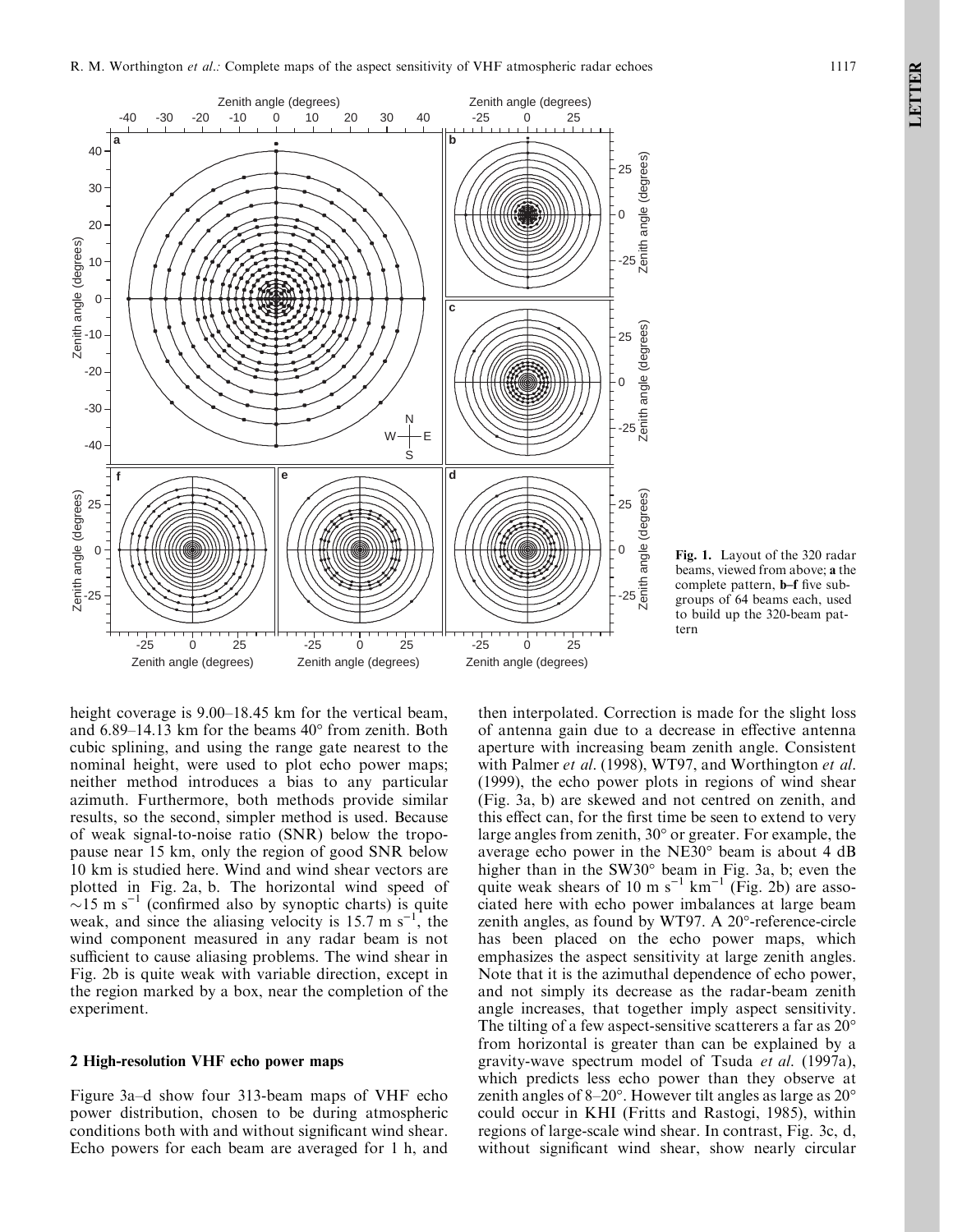

Fig. 2. a Height-time plot of horizontal wind vectors, 2234 LT, 6 July 1998 - 0657 LT, 7 July 1998. b Vectors showing the vertical shears of the zonal and meridional winds. The shear direction is extremely variable, except in the area marked by a box



Fig. 3. Four typical maps of VHF echo power distribution patterns, averaged over 1-h time intervals, a and b are during atmospheric conditions of combined aspect sensitivity and windshear, c and d during conditions of aspect sensitivity but weak windshear. Dots mark the centres of the radar beam pointing directions (Fig. 1a). The echo power patterns in conditions of windshear  $(plots \, a, b)$  are

skewed in the direction of the windshear (Fig. 2b). A reference circle shows a zenith angle of 20°. The mean magnitude and direction of the horizontal wind speed and shear are printed for each power map. The shear is measured over a height interval of 300 m, using the height gate above and below that of the echo power measurement

LETTER